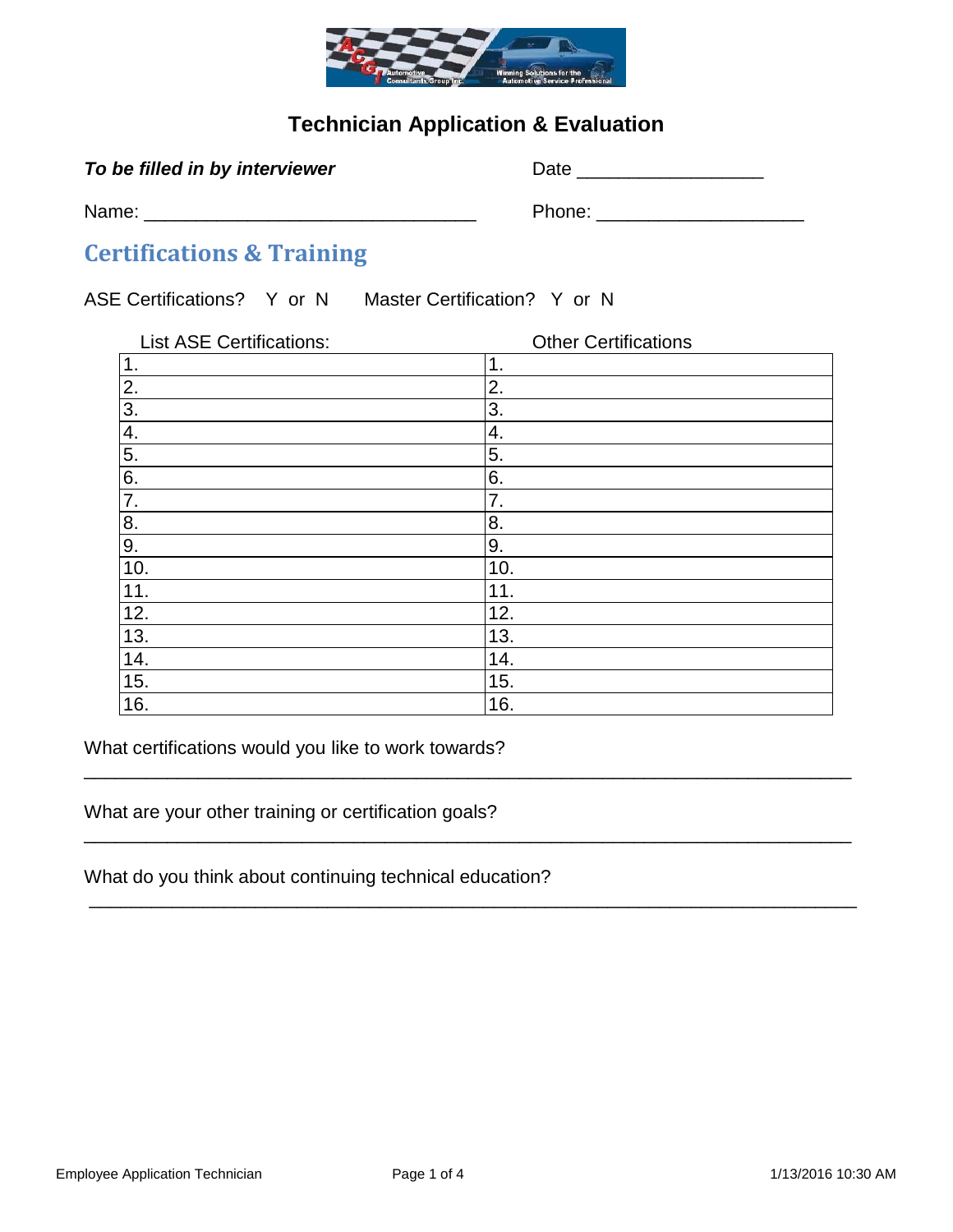# **Education**

| <b>School Attended</b>   | <b>Graduate</b> | When? |
|--------------------------|-----------------|-------|
| High School              | or N            |       |
| <b>Technical School</b>  | Y or N          |       |
| <b>Vocational School</b> | Y or N          |       |
| <b>Other</b>             | Y or N          |       |

# **Tools & Equipment**

Do You Have Tools? Y or N Estimated Value of your tools/equip: \$

Do You Have Experience Using the Following Tools?

|                                       | (Circle one) |           | Model #     |  |
|---------------------------------------|--------------|-----------|-------------|--|
| Multimeter/DVOM                       | <b>YES</b>   | <b>NO</b> | <b>SOME</b> |  |
| <b>Strut Compressor</b>               | <b>YES</b>   | <b>NO</b> | <b>SOME</b> |  |
| <b>Brake Lathe</b>                    | <b>YES</b>   | <b>NO</b> | <b>SOME</b> |  |
| Computerized Alignment Machine        | <b>YES</b>   | <b>NO</b> | <b>SOME</b> |  |
| <b>Starting Charging Tester</b>       | <b>YES</b>   | <b>NO</b> | <b>SOME</b> |  |
| <b>Wheel Spin Balancer</b>            | <b>YES</b>   | <b>NO</b> | <b>SOME</b> |  |
| <b>Coolant Recycler</b>               | <b>YES</b>   | <b>NO</b> | <b>SOME</b> |  |
| <b>Coolant Pressure Tester</b>        | <b>YES</b>   | <b>NO</b> | <b>SOME</b> |  |
| R12 Recycler                          | <b>YES</b>   | <b>NO</b> | <b>SOME</b> |  |
| R134A Recycler                        | <b>YES</b>   | <b>NO</b> | <b>SOME</b> |  |
| <b>Compression Tester</b>             | <b>YES</b>   | <b>NO</b> | <b>SOME</b> |  |
| Scanners, Computer, Analyzer          | <b>YES</b>   | <b>NO</b> | <b>SOME</b> |  |
| Lab Scope                             | <b>YES</b>   | <b>NO</b> | <b>SOME</b> |  |
| <b>Emissions Equipment</b>            | <b>YES</b>   | <b>NO</b> | <b>SOME</b> |  |
| <b>Fuel Injection Equipment</b>       | <b>YES</b>   | <b>NO</b> | <b>SOME</b> |  |
| Technical Repair Info i.e. Alldata or | <b>YES</b>   | <b>NO</b> | <b>SOME</b> |  |
| Mitchell On Demand                    |              |           |             |  |
| Member of iATN?                       | <b>YES</b>   | <b>NO</b> | <b>SOME</b> |  |
|                                       |              |           |             |  |
| List other equipment below            |              |           |             |  |
|                                       |              |           |             |  |
|                                       |              |           |             |  |
|                                       |              |           |             |  |
|                                       |              |           |             |  |
|                                       |              |           |             |  |
|                                       |              |           |             |  |
|                                       |              |           |             |  |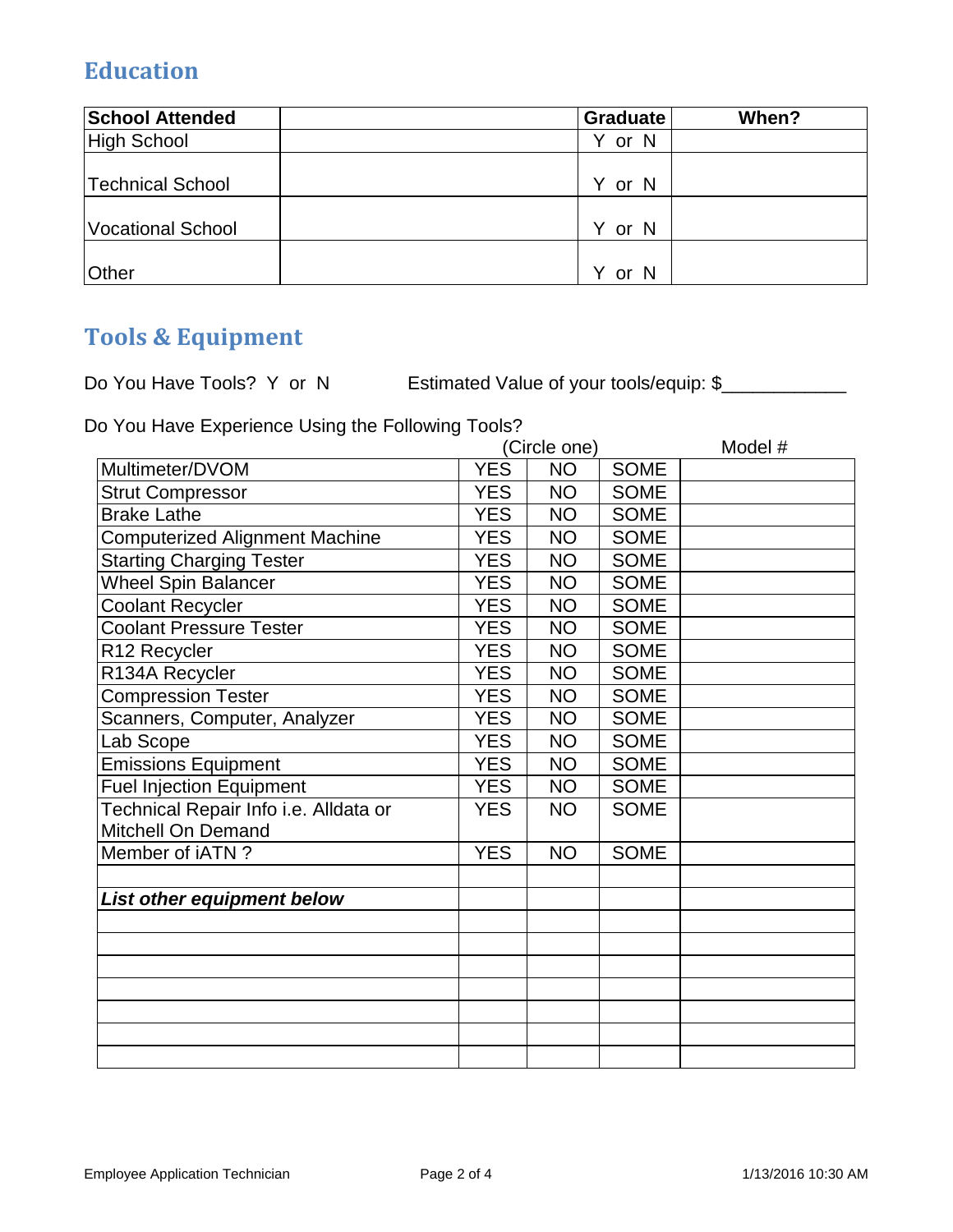## **General Information**

What type of transportation will you be using to get to work? \_\_\_\_\_\_\_\_\_\_\_\_\_\_\_\_\_\_

How many miles are you from our shop? \_\_\_\_\_\_\_\_\_\_\_\_\_\_

Are you available to work over 40 hours each week? Y or N

How many hours are you available to work per week?\_\_\_\_

Are you available on weekends? Y or N

Do you have an air conditioning/handling license i.e. IMACA, ASE, MACS, or other? Y or N

\_\_\_\_\_\_\_\_\_\_\_\_\_\_\_\_\_\_\_\_\_\_\_\_\_\_\_\_\_\_\_\_\_\_\_\_\_\_\_\_\_\_\_\_\_\_\_\_\_\_\_\_\_\_\_\_\_\_\_\_\_\_\_\_\_\_\_\_\_\_\_\_\_\_\_ \_\_\_\_\_\_\_\_\_\_\_\_\_\_\_\_\_\_\_\_\_\_\_\_\_\_\_\_\_\_\_\_\_\_\_\_\_\_\_\_\_\_\_\_\_\_\_\_\_\_\_\_\_\_\_\_\_\_\_\_\_\_\_\_\_\_\_\_\_\_\_\_\_\_\_

What are your goals and ambitions for the future?

#### **OFFICE USE ONLY**

- 1. What do you know about our repair shop?
- 2. How did you hear about us?
- 3. How long were you at your last job?
- 4. Why did you leave your last job?
- 5. What do you do best?
- 6. What is your greatest strength?
- 7. What do you have the most difficulty with?
- 8. What is your greatest weakness?
- 9. Why should I choose you to become a member of our team?
- 10.Is there anything you would like to know about our company?
- 11.Is there anything you would like to know about this particular position opening?
- 12.Do you read books?
- 13.What was the last book you read?
- 14.Would you consider yourself to be a "cleaner than average" technician?
- 15.What was the pay/compensation plan at your last employer?